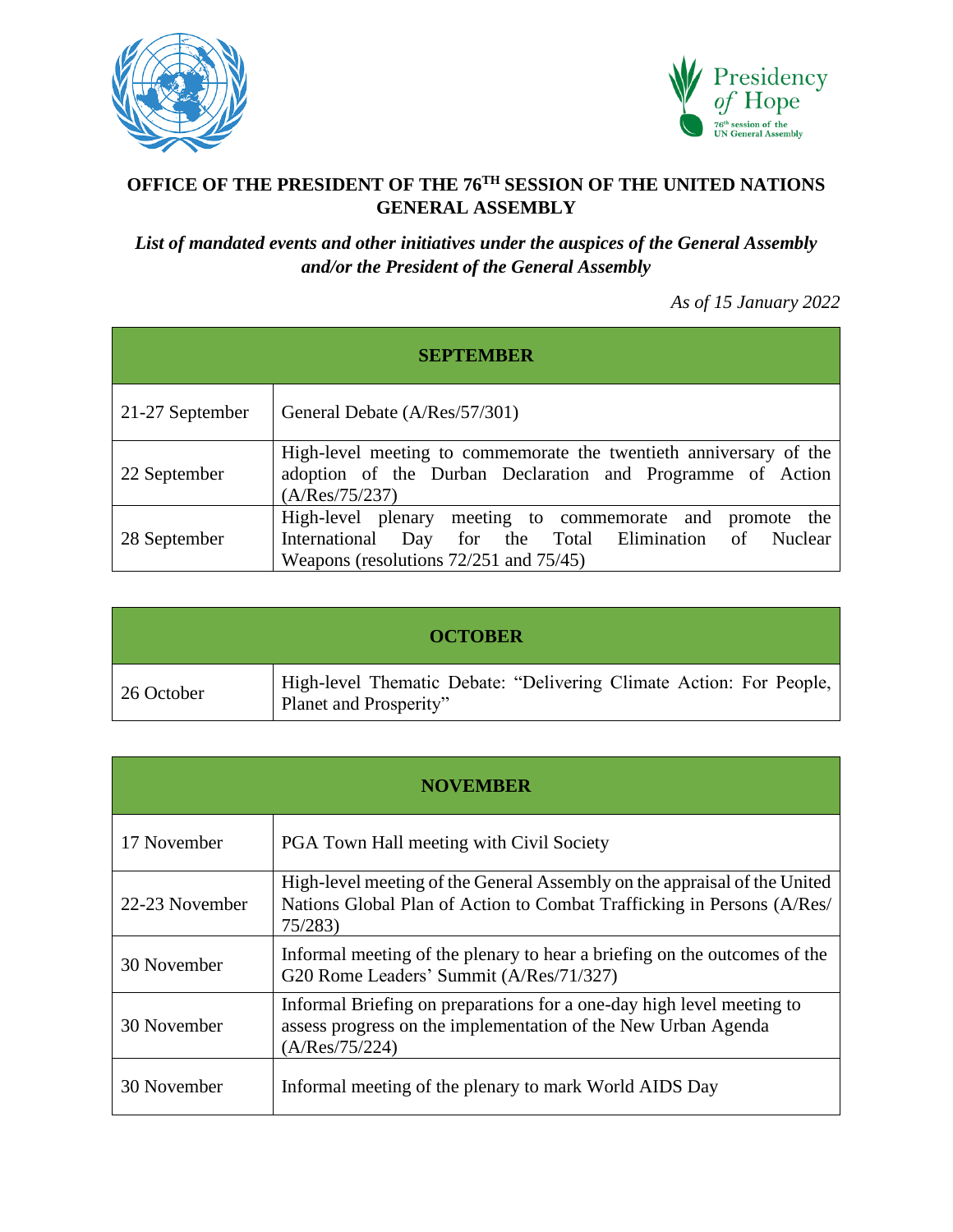

 $\hat{\zeta}$ 



| <b>DECEMBER</b> |                                                                                                                                                                                                                                                             |
|-----------------|-------------------------------------------------------------------------------------------------------------------------------------------------------------------------------------------------------------------------------------------------------------|
| 2 December      | Informal meeting of the plenary to commemorate the fiftieth anniversary<br>of the United Nations Volunteers Programme and the twentieth<br>anniversary of the International Year of Volunteers                                                              |
| 3 December      | Supporting event for the High-Level Meeting on Improving Global Road<br>Safety (A/Res/75/308): Thematic dialogue on investment in road safety<br>and Multi-stakeholder hearing in preparation for the high-level meeting on<br>improving global road safety |

| <b>JANUARY</b> |                                                                                                                      |
|----------------|----------------------------------------------------------------------------------------------------------------------|
| 19 January     | Briefing by the President of the General Assembly on his priorities for<br>resumed part of the seventy-sixth session |
| 20 January     | Joint briefing by President of the General Assembly and President of the<br><b>Economic and Social Council</b>       |
| 21 January     | Report of the Secretary-General on the work of the Organisation                                                      |

| <b>FEBRUARY</b>   |                                                                                                             |
|-------------------|-------------------------------------------------------------------------------------------------------------|
| 17-18 February    | Inter-Parliamentary Union (IPU) - PGA Parliamentary Hearing                                                 |
| 16 February (TBC) | Briefing on the Secretary-General's Report on the Global Compact for<br>Safe, Orderly and Regular Migration |
| 25 February (TBC) | High-level Thematic Debate: "Galvanizing momentum for universal<br>vaccination"                             |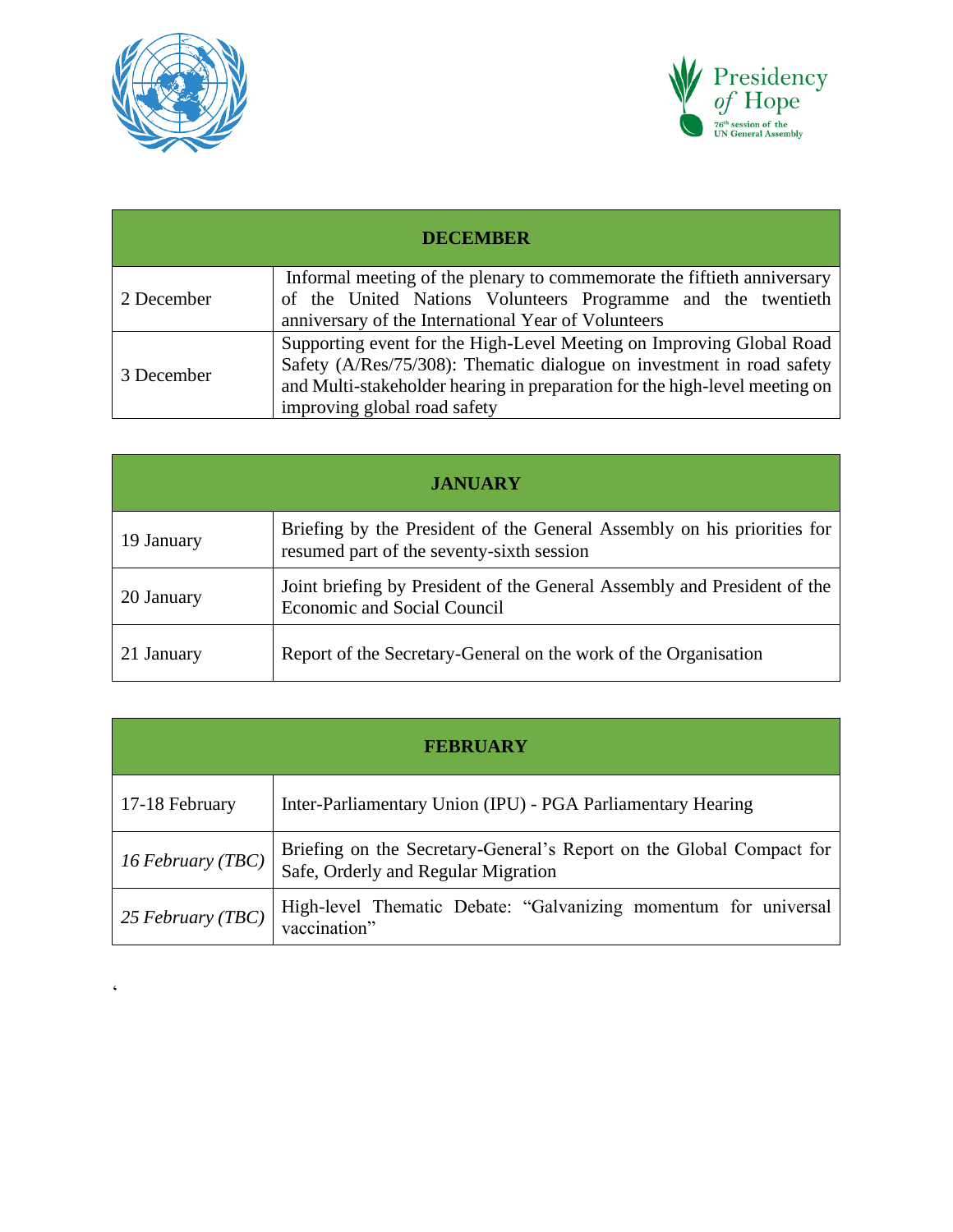



| <b>MARCH</b>   |                                                                                                                                                                     |
|----------------|---------------------------------------------------------------------------------------------------------------------------------------------------------------------|
| 18 March       | Commemorative meeting for the International Day for the Elimination of<br>Racial Discrimination (A/Res/75/237)                                                      |
| 28 March       | Preparatory meeting for International meeting "Stockholm+50: a<br>healthy planet for the prosperity of all – our responsibility, our<br>opportunity" (A/Res/75/326) |
| 29 March       | Commemorative meeting to mark the International Day of Remembrance<br>of the Victims of Slavery and the Transatlantic Slave Trade (A/Res/70/7)                      |
| 31 March (TBC) | Informal interactive dialogue of the General Assembly to review world<br>commodities trends and prospects (A/Res/76/194)                                            |

| <b>APRIL</b>   |                                                                                                                     |
|----------------|---------------------------------------------------------------------------------------------------------------------|
| April (TBC)    | High-level meeting on Financing for Peacebuilding (A/Res/75/201)                                                    |
| April (TBC)    | Informal meeting of the plenary to hear a briefing on the G20<br>Presidency's priorities (A/Res/71/327)             |
| April (TBC)    | Informal Interactive hearing with Indigenous People (A/Res/71/321 and<br>Decision $75/561$ )                        |
| 22 April       | Interactive Dialogue on Harmony with Nature (A/Res/75/220)                                                          |
| 24 April (TBC) | International Day of Multilateralism and Diplomacy for Peace                                                        |
| 25 April       | High-level event for the launch of the International Decade of Indigenous<br>Languages (A/Res/75/168)               |
| 28 April       | High-level Meeting to assess progress on the implementation of the New<br>Urban Agenda (Habitat III) (A/Res/75/224) |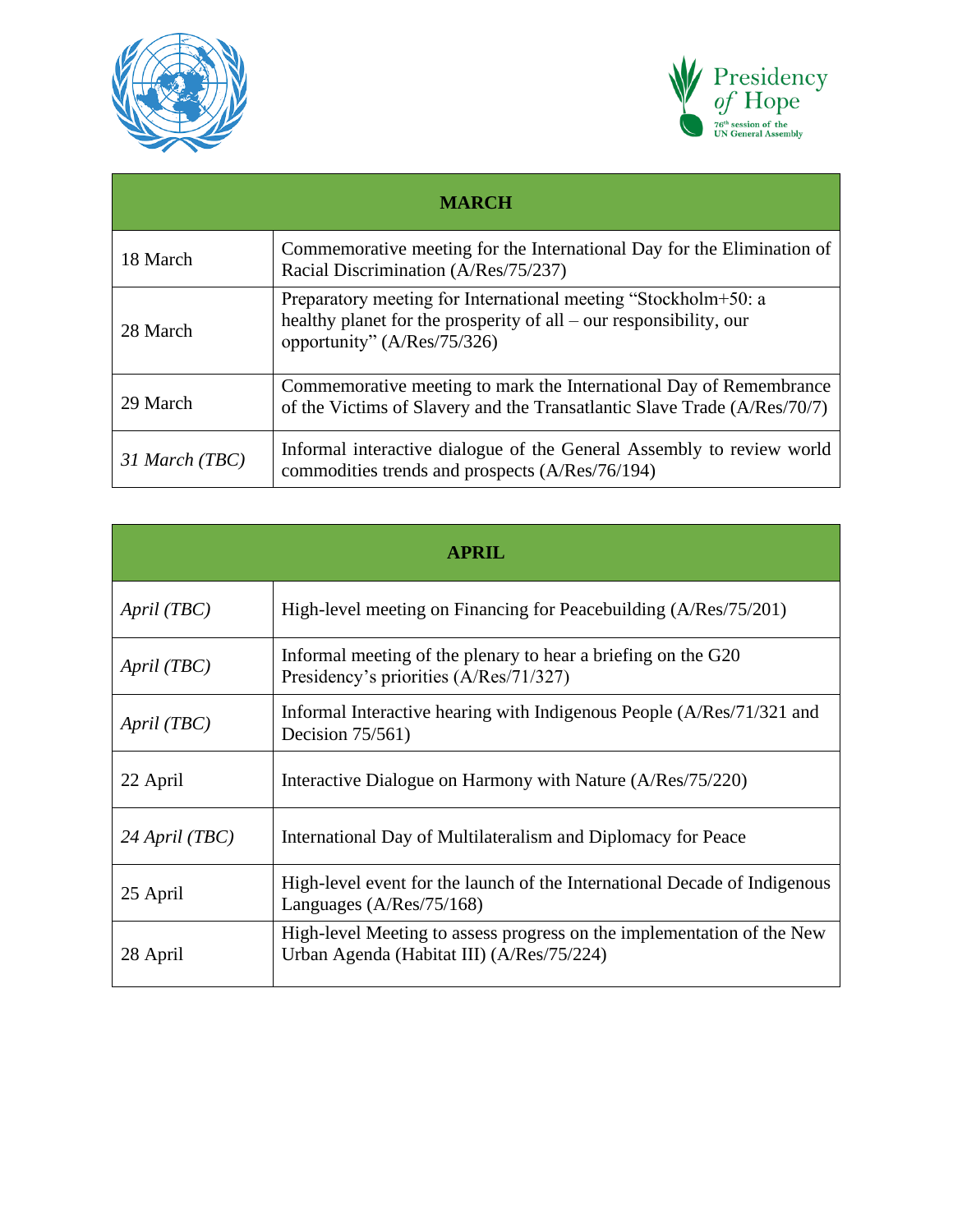



| <b>MAY</b>       |                                                                                                                                   |
|------------------|-----------------------------------------------------------------------------------------------------------------------------------|
| $4$ May (TBC)    | High-level Thematic Debate: "Sustainable Recovery from COVID-19<br>through tourism"                                               |
| 5 May            | Informal Interactive Dialogue with the Candidate (s) for the Position of the<br>President of the General Assembly                 |
| 9 May, 10-13 May | First International Migration Review Forum and one day preceding<br>informal interactive multi-stakeholder hearing (A/Res/73/326) |
| $20$ May (TBC)   | High-level Thematic Debate: "Debt Sustainability for better recovery"<br>(Joint Event with ECOSOC)                                |

| <b>JUNE</b>       |                                                                                                                                                                                                                                                                 |
|-------------------|-----------------------------------------------------------------------------------------------------------------------------------------------------------------------------------------------------------------------------------------------------------------|
| 2 to 3 June       | International meeting "Stockholm+50: a healthy planet for the prosperity<br>of all – our responsibility, our opportunity" - Stockholm $(A/Res/75/280)$                                                                                                          |
| 7 June            | Election of the President of the $77th$ session of the General Assembly                                                                                                                                                                                         |
| 9 June            | Election of non-permanent members of the Security Council                                                                                                                                                                                                       |
| 10 June           | Election of members of the Economic and Social Council                                                                                                                                                                                                          |
| $20$ June (TBC)   | Informal high-level meeting to mark the commemoration of the first<br>International Day for Countering Hate Speech (A/RES/75/309)                                                                                                                               |
| 27 June to 1 July | High level 2022 United Nations Conference to Support the<br>Implementation of Sustainable Development Goal 14: Conserve and<br>sustainably use the oceans, seas and marine resources for sustainable<br>development - Lisbon (A/Res/73/292 and decision 75/578) |
| 30 June to 1 July | High Level Meeting on Improving Global Road Safety (A/Res/75/308;<br>A/Res/74/299)                                                                                                                                                                              |